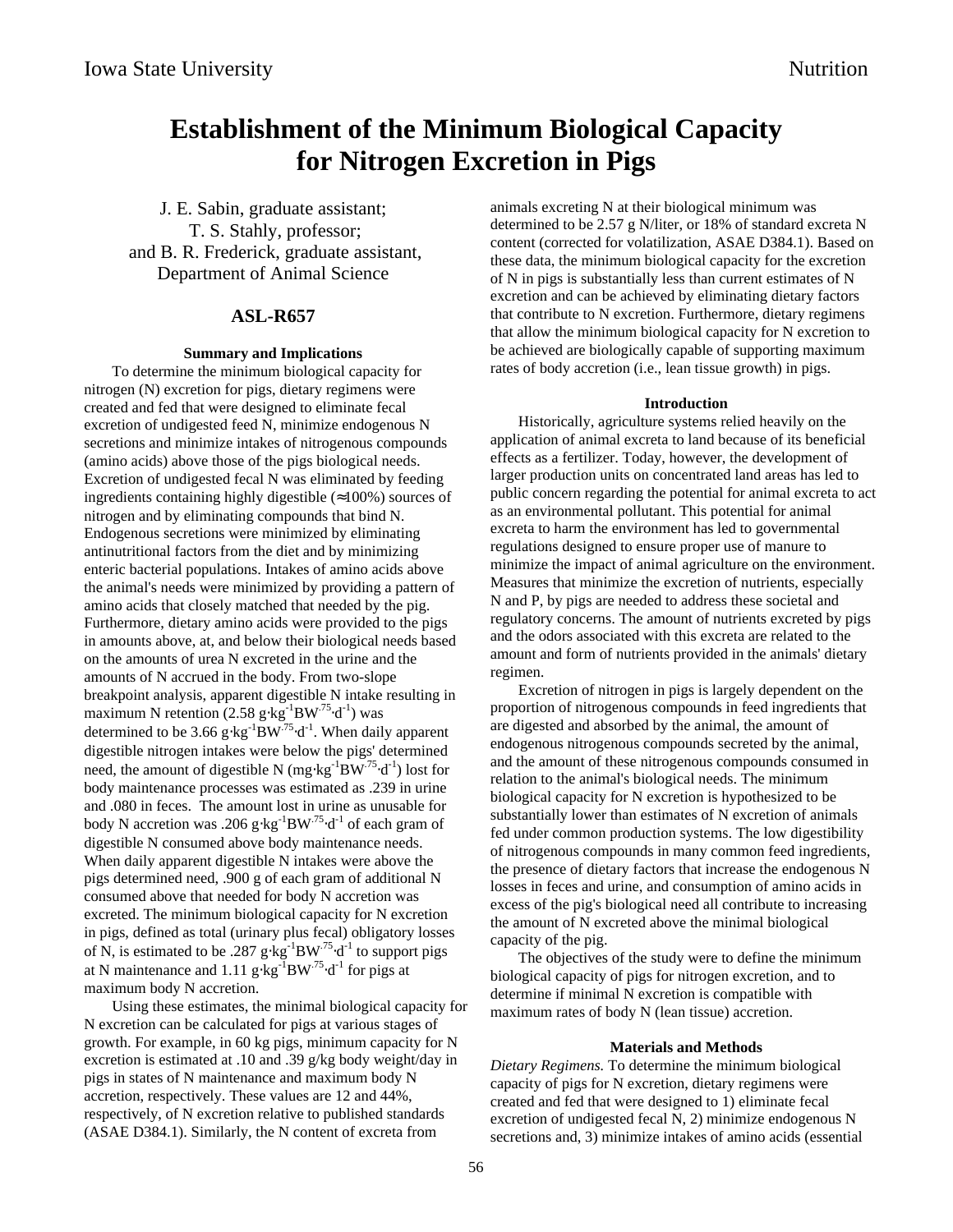and nonessential) above those of the animals biological needs. Specifically, excretion of undigested fecal N was eliminated by feeding diets consisting of semipurified, highly digestible  $(\approx 100\%)$  sources of nitrogen. The presence of N binding compounds (i.e., phytate, neutral detergent fiber) in the diet also were largely eliminated. Endogenous N secretions were minimized by eliminating antinutritional factors (i.e., trypsin inhibitors, lectins, saponins, and tannins) from the diet, and by minimizing enteric bacterial populations and their associated excretions via the inclusion of a broad-spectrum antibiotic and minimizing the availability of nutrients (proteins and fiber) for microbial growth in the hind gut. The intakes of amino acids above the animals needs were minimized by providing all dietary amino acids (essential and nonessential) in a pattern that closely matched that needed by the pig. Dietary N (amino acids) was provided to the pigs in an amount above, at, and below their biological needs based on the amounts of the urea N excreted in the pig's urine and the amount of N accrued in the body. Finally, the pigs also were provided dietary intakes of phosphorus at amounts above, at, and below their biological needs to determine the effect of dietary P regimen on minimum N excretion and accretion in pigs.

*Animals and Feeding Regimens.* The basal diet contained four component mixtures identified as an energy mix, nitrogen (protein) mix, calcium-phosphorus mix, and trace mineral and vitamin mix. The composition of the four component mixes used to make the diets is shown in Tables 1 - 4. The energy sources (non-nitrogen calories) consisted of corn starch (B700 Grain Processing Corporation), dextrin (Grain Processing Corporation), corn oil, and corn bran (Cargill, Inc.). Nitrogen sources in the diet consisted of casein (Alacid 710 Edible Acid Casein from New Zealand Milk Products, Inc.), whey protein concentrate (AMP 8000 from AMPC, Inc.), and crystalline amino acids (Heartland Lysine, Inc.; Nutri Quest, Inc.). The phosphorus sources consisted of monosodium phosphate, casein, and whey protein concentrate. The energy sources (non-nitrogen calories) were obtained by isolating the highly digestible carbohydrate (starch) and lipid (oil) fractions in corn. The less digestible carbohydrate (corn bran) also was isolated and included in the diet at low amounts to provide the minimum neutral detergent fiber (2%) needed for maintenance of gastrointestinal tract integrity. Nitrogen sources were obtained by isolating the highly digestible casein and whey proteins from cows' milk. The phosphorus sources consisted of monosodium phosphate and to a lesser extent casein and whey protein concentrate. These nutrient sources are free of N binding compounds (i.e., phytate). The dietary ingredients also are free of antinutritional factors (i.e., soy trypsin inhibitors, saponins, lectins, and fibrous compounds) that stimulate endogenous N secretions. Dietary fiber content also was minimized to limit N production and secretion via enteric bacteria. The vitamin-trace mineral mixes were included in a corn starch, rather than a traditional fibrous carrier, to minimize presence of compounds that enhance endogenous N secretions and N binding. The diets were formulated to provide an estimated ideal pattern of each essential and

nonessential amino acid (Bunce and King, 1969; Fuller *et al.*, 1989; Chung and Baker, 1992) to minimize excretion of nitrogenous compounds in the urine. Glycine was provided at only 80% of the ideal pattern with the remainder estimated to be synthesized from the N in those amino acids provided slightly in excess of their ideal patterns. Specific amino acid ratios as a percentage to lysine (100) were as follows: tryptophan  $(18.1)$ , threonine  $(63.3)$ , methionine + cysteine (56.1), isoleucine (63.6), histidine (32.0), valine (68.1), phenylalanine + tyrosine (93.6), leucine (117.7), arginine (38.4), glycine (51.2), serine (64.3), proline (99.1), alanine (45.6), aspartic acid (102.6), and glutamic acid (210.6). The nitrogen (protein) and energy mixes (Tables 1 and 2) were formulated to be isocaloric with the same amount of calories being supplied by corn bran fiber and corn oil in each mix. Calories supplied by cornstarch in the energy mix (Table 1) were substituted with isocaloric amounts of whey protein concentrate, casein and crystalline amino acids in the protein mix (Table 2). Dietary concentrations of all other nutrients were estimated to meet or exceed the estimated nutrient needs of high lean pigs (NRC, 1998).

#### **Table 1. Energy mix composition (%).**

| Ingredient             | % of Mix |
|------------------------|----------|
| Corn starch            | 83.50    |
| Dextrin                | 5.27     |
| Corn bran <sup>ª</sup> | 4.46     |
| Corn oil               | 6.59     |
| Calcium carbonate      | 0.16     |
| Ethoxyquin             | 0.02     |

a Contained the following (%): 1.8 lipid, 56.6 neutral detergent fiber, 1.5 nitrogen, .03 calcium, .02 phosphorus.

#### **Table 2. Protein mix composition (%).**

| Ingredient                                                                                          | % of Mix |  |
|-----------------------------------------------------------------------------------------------------|----------|--|
| Casein                                                                                              | 24.46    |  |
| Whey protein concentrate <sup>a</sup>                                                               | 43.12    |  |
| Crystalline amino acids                                                                             | 3.25     |  |
| Corn starch                                                                                         | 16.29    |  |
| Corn bran <sup>b</sup>                                                                              | 5.80     |  |
| Corn oil                                                                                            | 5.40     |  |
| Calcium carbonate                                                                                   | 1.67     |  |
| Ethoxyquin                                                                                          | 0.01     |  |
| <sup>a</sup> Contained the following (%): 4.6 lipid, 12.5<br>nitrogen, .29 calcium, .49 phosphorus. |          |  |

 $b$  Contained the following (%): 1.8 lipid, 56.6 neutral detergent fiber, 1.5 nitrogen, .03 calcium, .02 phosphorus.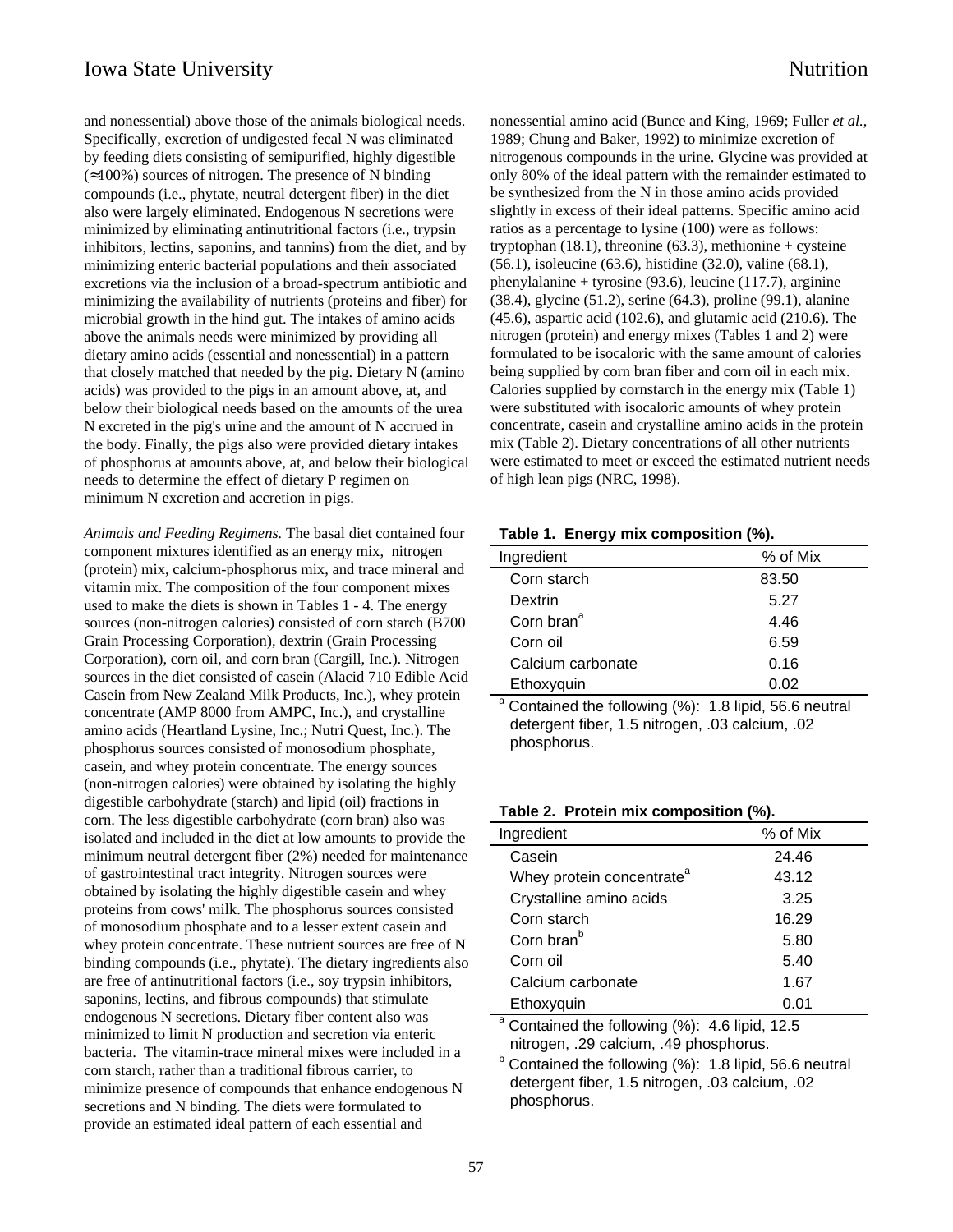**Table 3. Calcium-phosphorus mix composition (%).**

**Table 4. Trace mineral-vitamin mix composition (%).**

| Ingredient                     | % of Mix |
|--------------------------------|----------|
| Trace mineral mix <sup>a</sup> | 3.75     |
| Magnesium oxide                | 3.75     |
| Potassium sulfate              | 30.00    |
| Sodium chloride                | 3.13     |
| Monosodium phosphate           | 4.32     |
| Selenium premix (.06%)         | 1.25     |
| Vitamin mix <sup>b</sup>       | 12.50    |
| Choline chloride, 60%          | 6.00     |
| Antibiotic <sup>c</sup>        | 12.50    |
| Corn starch                    | 22.81    |

<sup>a</sup> Provided the following per kg of diet: Iron 262.5 mg, zinc 225 mg, Manganese 90 mg, Copper 26.3 mg, Iodine .3 mg.

- <sup>b</sup> Provided the following per kg of diet: Biotin .3 mg, Folic acid 1.8 mg, Niacin 85.1 mg, Pantothenic acid 57.9 mg, Riboflavin 19.6 mg, Thiamin 6 mg, Vitamin A 11, 125.7 IU, Vitamin D 1196.9 IU, Vitamin K 3 mg, Vitamin E 78.6 IU, vitamin  $B_{12}$  .09 mg, Vitamin  $B_6$  8.8 mg.
- $\textdegree$  Provided the following per kg of diet: chlortetracycline 110 mg, sulfamethazine 100 mg, penicillin 50 mg.

Six sets of four littermate barrows from a genetic strain with a moderate to high capacity for protein accretion were used. Pigs were weaned at  $12 \pm 2$  d of age via a segregated early weaning scheme and penned individually in  $.61 \times 1.50$ m stainless steel metabolism pens. Pigs were fed a milkbased pelleted diet for 18 d. Pigs were then fed a semipurified, basal diet containing 3.41% N (1.50% apparent ileal digestible lysine) and .70% available P (NRC, 1998) for 4 d. These dietary concentrations of digestible lysine and available P met or exceeded the biological needs of the pigs based on previous evaluations using the same genetic strain at similar body weights and health status (Williams *et al.*, 1997b; Stahly and Cook, 1996). After this 4-d adaptation period, pigs were randomly allotted within litter to one of four feeding regimens. The feeding regimens consisted of providing 1) constant concentrations of dietary N and P (CN, CP); 2) constant dietary N and dietary P adjusted to reduce urinary P (CN, AP); 3) dietary N adjusted to reduce urinary N and constant dietary P (AN, CP); and 4) dietary N and P adjusted to reduce both urinary N and P (AN, AP). Dietary N and P adjustment were made by lowering N and P concentrations at 2-d intervals until minimal excretion of urea N and inorganic P, respectively, in the urine were achieved. Once minimum excretion was achieved, dietary N and P concentrations were again adjusted at 2-d intervals until dietary concentrations of these nutrients again achieved the same levels as in the basal diet. Dietary adjustments were made every third day according to the amounts of urea N and inorganic P excreted in the urine during the initial day of each 2-d collection period. The concentration of N in the basal (CN) diet was raised to 3.74% at the initiation of collection period three. The concentration of available P in the basal (CP) diet was raised to .77% and then to .85% at the initiation of collection period three and five, respectively. These nutrient concentrations were increased in response to low urinary excretion of these nutrients by the pigs fed the basal CN and CP diets that indicated that the N and P intakes were not consistently exceeding the pigs needs during these stages of the study. The feeding regimens were initiated at BW of  $15.8 \pm 2.2$  kg and ended at BW of  $28.28 \pm 3.7$  kg.

*Animal Care.* The pigs were individually penned in metabolism stalls and allowed *ad libitum* access to feed and water. Room temperature was maintained between 21.1 and 30.0°C for the duration of the study. Pigs were injected intramuscularly with 1 ml of Naxcel on day 12, 13, and 14 of the experiment. Pig weights and feed consumption were determined at 2-d intervals throughout the trial. Feed wastage was collected daily on trays below the feeder, dried and weighed, and the weight was subtracted from feed disappearance to determine net feed consumption. The experimental protocol was approved by the Iowa State University Animal Care Committee.

*Sample Collection and Analysis.* Nitrogen concentrations in the ingredients, diets, waste feed, urine and feces were determined in triplicate using the Kjeldahl procedure (AOAC, 1990). Ingredients, diets and waste feed subsamples were ground through a .5-mm screen prior to nitrogen analysis. Urine was collected daily for each 2-d adjustment period throughout the trial. Urea N concentration of the urine was analyzed on the first day of each 2-d collection period to determine the nitrogen adjustment of the diet by colorimetrically measuring the product formed in the direct reaction of urea and diacetyl monoxime as described by Marsh *et al.* (1957). Urine collected from the second day of each collection period was pooled with that from the first day for analysis of total nitrogen content. Urine was first passed through a cloth filter and then collected in 18.9-liter containers in 50 ml each of concentrated HCl and toluene as preservatives. Urine was refiltered before measurement in an attempt to remove any waste feed in the urine sample. Any feed wastage collected from the filter was added back to the feed wastage for each pig and then dried and weighed.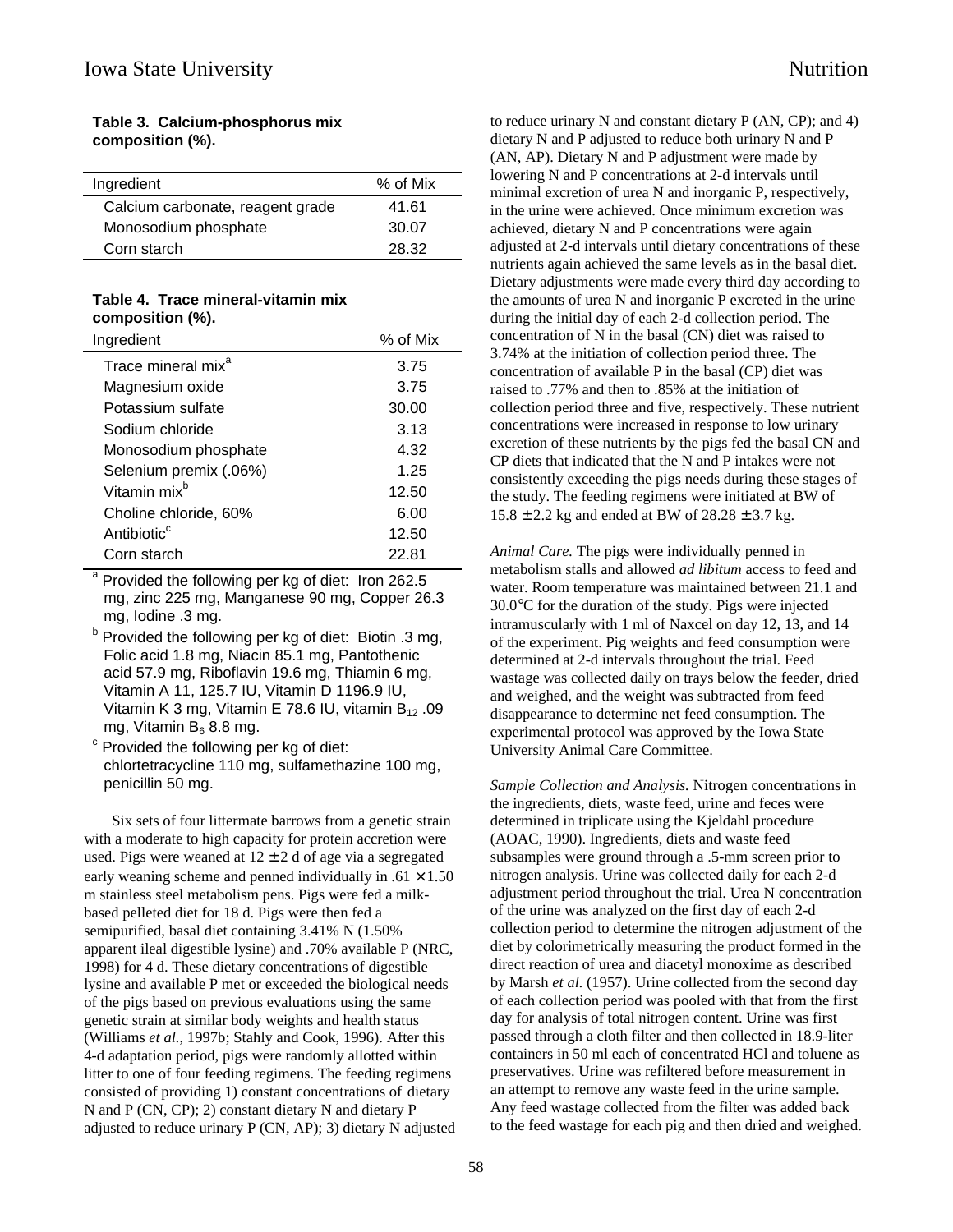A 500-ml aliquot of the urine sample was retained for N analysis. Feces were collected every second day of each collection period and preserved in 1 N HCl. Fecal collections were freeze-dried to determine DM content. Dried fecal samples were allowed to air equilibrate and then ground through a .5-mm screen for analysis of N content.

*Statistical Analysis.* To determine the response to constant and adjusted concentrations of dietary N and P, data were analyzed within period as a  $2 \times 2$  factorial design by analysis of variance techniques using the GLM procedure of SAS (1998). The pig was considered the experimental unit. Data are reported as least square means. Additionally, twoslope breakpoint analysis was used to estimate dietary digestible nitrogen intakes needed to maximize body nitrogen retention as well as the dietary digestible phosphorus intakes needed to maximize body nitrogen retention. Regression analysis was then used to determine the amount of dietary N lost as undigested feed N in the feces, the amount of endogenous N lost in the feces and urine, and the amounts of digested nitrogen unused for body N accretion and subsequently excreted in the urine.

#### **Results and Discussion**

*Estimates of the Minimum Biological Capacity for N Excretion.* Because the composition of the N sources was constant in all feeding regimens, the proportion of dietary N that was excreted in the feces was not expected to be altered by N intake. Two-slope breakpoint analysis was used to confirm this expectation. Because there was not a breakpoint (Figure 1), all observations were used in the regression analysis of fecal N excretion,  $g \cdot kg^{-1}BW^{75} \cdot d^{-1}$  vs total daily nitrogen intake,  $g \cdot kg^{-1}BW^{75} \cdot d^{-1}$ . The regression for this analysis was:  $y = .040$  (SE .014) + .033 (SE .004)x, where the intercept is the amount endogenous fecal N losses,  $g \cdot kg^{-1}BW^{75} \cdot d^{-1}$ , and the slope is undigested fecal N in grams per gram of digested N consumed per  $\text{kg}^{75}$  per day. Because the diets fed consisted of digestible N sources free of antinutritional factors, it was expected that the amount of fecal excretion necessary to support maintenance would be at a minimum. In the current study, fecal endogenous losses due to cell sloughing, N recycling, waste feed, and other maintenance processes are estimated to be .040 g·kg- ${}^{1}$ BW<sup>.75</sup>·d<sup>-1</sup> (Table 6). Chung and Baker (1992) assumed that fecal N excretion was entirely of endogenous origin when pigs are fed purified diets in which 100% of the dietary N was absorbed. Based on their data, fecal endogenous losses total .042 g/kg BW $^{.75}$ ·d<sup>-1</sup>.

Using two-slope breakpoint analysis, the amount of apparent digestible nitrogen intake (R) needed to maximize body N retention (L) was determined to be  $3.66$  g·kg<sup>-</sup>  ${}^{1}$ BW<sup>.75</sup>·d<sup>-1</sup> (SE .107) (Figure 2, Table 5). When daily digestible nitrogen intakes were below the pigs estimated needs (3.66 g·kg<sup>-1</sup>BW<sup>.75</sup>·d<sup>-1</sup>), the amount of digestible N excreted in the urine from body maintenance processes is estimated as .239 g·kg<sup>-1</sup>BW<sup>.75</sup>·d<sup>-1</sup> (SE .126) and the amount excreted in the urine as being unusable for body N accretion is .206 g·kg<sup>-1</sup>BW<sup>.75</sup>·d<sup>-1</sup> (Table 6) for each gram of digestible N consumed above body maintenance needs. When daily N intakes were above the pigs estimated need for body N accretion, .900 g of each gram of additional N consumed above that needed for body N accretion was excreted.

Based on these data, the maintenance need for lysine is calculated to be 37.3 mg/kg BW $^{75}$  assuming that lysine represents 2.5% of body protein. This estimation of the maintenance requirement for lysine agrees closely with literature estimates ranging from 36 to 42 mg/kg BW<sup>.75</sup> (Fuller *et al.,* 1989; Stahly, 1990). Above maintenance, pigs were 79.4% (1.00/1.26) efficient in retaining apparent digestible N in the body. Chung and Baker (1992), in their determination of the ideal amino acid pattern, also determined that nitrogen intake was used with 80% gross efficiency for N retention when daily amino acid intakes were equal to or below the animals daily needs. Based on these data, the dietary amino acid profile fed in the current study provided an amino acid protein necessary for optimal utilization of dietary N. Above the break point, the slope was .103x (SE .083), where the slope is the efficiency of nitrogen retention. Therefore, at N intakes above the pigs daily needs, the dietary N consumed in excess of the requirement was essentially (90%) excreted.

**Table 5. Estimation of the apparent digestible N intake, g·kg-1BW.75·d-1, needed to maximize body N retention (g·kg-1BW.75·d-1) and the gross efficiency (u,v) of utilization of digestible N for body N accretion at digestible N intakes below and above the digestible N requirement, respectively.**

| Criteria                                                         | Symbol | Value | Standard<br>Error |  |
|------------------------------------------------------------------|--------|-------|-------------------|--|
| Dietary N intake, g/kgBW <sup>75</sup> /day                      |        |       |                   |  |
| At maximum retention                                             | R      | 3.66  | .107              |  |
| Body N retention, g/kg BW <sup>75</sup> /day                     |        |       |                   |  |
| At maximum retention                                             |        | 2.58  | .053              |  |
| Efficiency of N utilization                                      |        |       |                   |  |
| Body N retention, g/g of digestible N intake                     |        |       |                   |  |
| At N intakes below R                                             | U      | 0.62  | .033              |  |
| Body N retention g/g of digestible N intake above<br>maintenance |        |       |                   |  |
| At N intakes below R                                             | UC.    | .80   | .059              |  |
| At N intakes above R                                             |        | .10   | -069              |  |

Based on these data, the minimum biological capacity for N excretion is, therefore, estimated to be .287 g·kg- $1BW^{.75}\text{-d}^{-1}$  in pigs at N maintenance and 1.11 g·kg<sup>-1</sup> $BW^{.75}\text{-d}^{-1}$ in pigs at maximum body N accretion. A maintenance estimate of .268 g·kg<sup>-1</sup>BW<sup>.75</sup>·d<sup>-1</sup> was obtained by Fuller *et al.,* (1989) as a result of feeding a protein-free diet to pigs. However, there is concern that maintenance estimates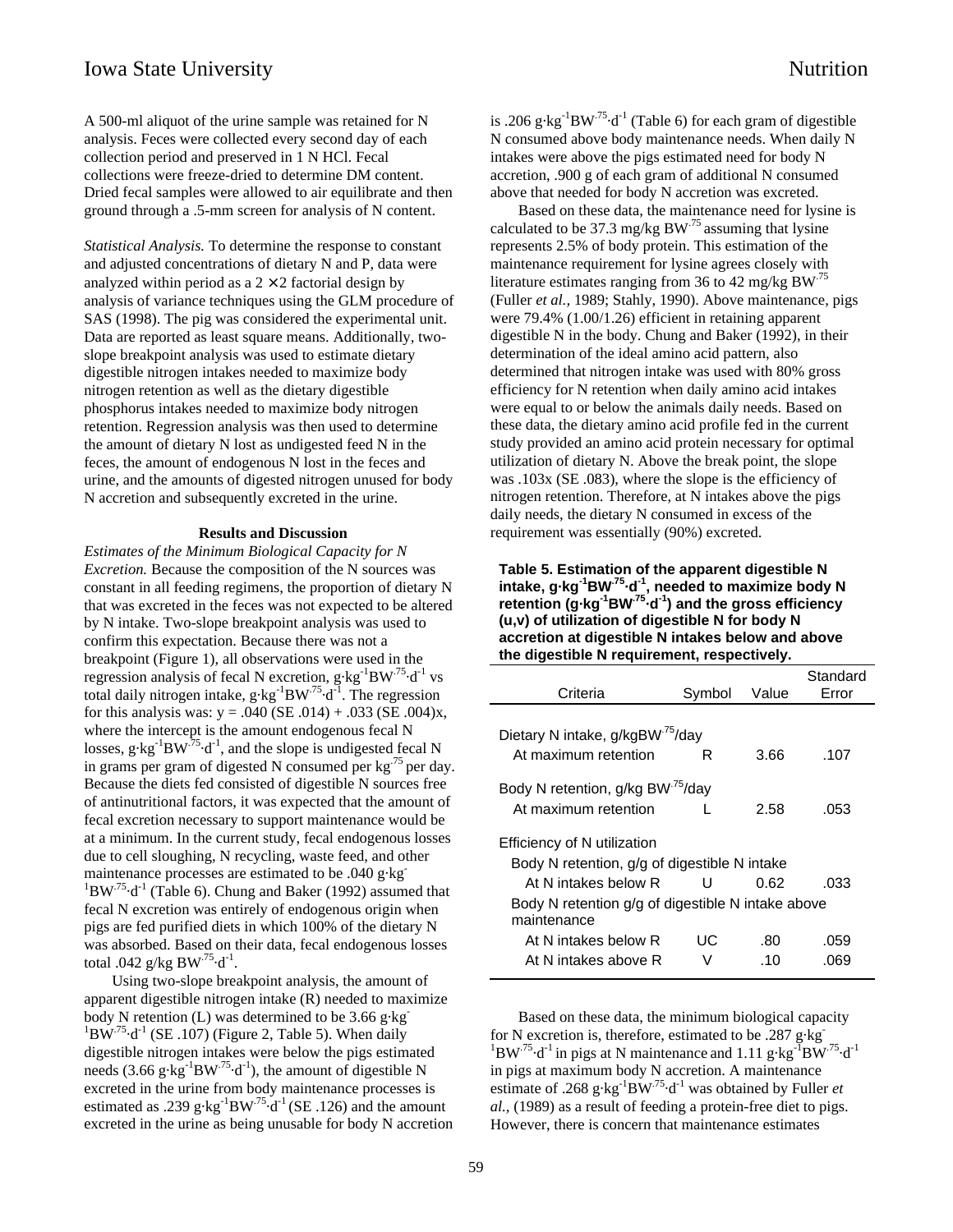determined by feeding N-free diets underestimate the amount of endogenous N loss when practical diets are fed (Nyachoti *et al.,* 1997).

#### **Table 6. Estimation of the minimum biological capacity for N excretion at body N maintenance** and at maximum body N accretion<sup>a</sup>.

|                                                                       | Minimum N Excretion |                                 |  |
|-----------------------------------------------------------------------|---------------------|---------------------------------|--|
| Excreta source                                                        | At N<br>maintenance | At<br>maximum<br>N<br>accretion |  |
| Feces N, g kg <sup>-1</sup> BW <sup>75</sup> /day                     |                     |                                 |  |
| Endogenous N                                                          | .040                | .040                            |  |
| Undigested feed N                                                     | .008                | .120                            |  |
| Urine N, g kg <sup>-1</sup> BW <sup>-75</sup> /day                    |                     |                                 |  |
| Endogenous N                                                          | .239                | .239                            |  |
| Unused digested<br>feed N                                             | .000                | .705                            |  |
| Total Excreta N, g-kg <sup>-1</sup> BW <sup>-75</sup> /day<br>Total N | .287                | 1.104                           |  |

<sup>a</sup> Daily digestible N intakes needed to achieve body N maintenance and maximal body N accretion were .239 and 3.66  $g \cdot kg^{-1}BW^{75} \cdot d^{-1}$ , respectively.

A comparison of the N balance of pigs in the present experiment with that of pigs from a related study in which corn-soybean meal-whey based diets with moderate N digestibility, moderate amounts of endogenous N secretion, and a moderate to good amino acid balance were fed is outlined in Table 7. Pigs were from the same genetic strain and farm of origin in both studies. Pigs in both studies had the same average BW; however, pigs in the present study grew faster and accrued body N more rapidly. The responses of pigs to dietary amino acid (N) intakes that maximized body N accretion (at N requirement) and to those exceeding the N requirement (above N requirement) are reported. The elimination of the undigestible component of feed and the minimization of endogenous excretions lowered fecal N excretion by 3.7 and 4.2 g/d at the N requirement and above the N requirement, respectively. Minimizing the amounts of unusable amino acids by matching the pattern of dietary amino acids to that accrued in the pig's body as well as the presence of antinutritional factors lowered urinary N excretion by 5.0 g/d at the N requirement. Lowering the intake of amino acids from above the N requirement to the requirement lowered urinary N excretion by an additional 8.2 g/d.

The elimination of undigestible feed N, elimination of antinutritional factors, and minimization of intakes of amino acids above the pigs' needs was associated with greater rates of body weight and protein accretion. Thus, fecal and urinary N excretion expressed per kg of BW gain is further

reduced. Total N excreted per kilogram of BW gain is reduced from 61.1 g N excreted per kilogram BW gain when pigs are fed common commercial diets containing amino acid contents above the pigs need (Table 8) to 40.7 g N excreted per kilogram BW gain when pigs are fed moderately balanced diets above the N requirement to 14.2 g N per kilogram BW gain when pigs are fed highly digestible N sources in which amino acids intakes are matched to the pigs' biological need for growth. This is equivalent to a 77% reduction in excretion.

*Composition of Excreta at Minimum Excretion.* The amounts of total excreta and the solids and N content of the excreta produced in pigs expressing minimal N accretion are reported in Table 8. These amounts are contrasted to those of the ASAE standards. Feeding the highly digestible ingredients and minimizing antinutritional factors resulted in the excreta solids production of 7.9 g·kg<sup>-1</sup>BW<sup>-75</sup>/d. This value is 26% of standard excreta solid production of 30.1  $g \cdot kg^{-1}BW^{.75}/d.$ 

In Table 8, the N content of excreta in pigs expressing a minimal N excretion is compared with the standard excreta N content used in Iowa to establish regulatory policy as well as the ASAE standard. Pig excreta contained 2.57 g N/liter of excreta when pigs were expressing minimum N excretion and maximum N accretion. This value represents 26, 22, and 18% of the Iowa Adopted Standard, concentrations measured in pits of commercial swine finishing facilities (Lorimor *et al.,*1997) and the ASAE standard of 10.0, 11.62, and 14.4 g N/liter of excreta, respectively, after ammonia volatilization is accounted for. The form that the N was excreted also differed in pigs expressing minimal N excretion. At minimum N excretion urea nitrogen represented 39% of urinary N compared with 70% in pigs fed excess intakes of dietary amino acids. As the proportion of urea N in the urine is reduced, it is hypothesized that the volatilization of N as  $NH_3$  and, therefore, odor also would be reduced.

#### **References**

- 1. AOAC. 1990. Official methods of Analysis. Assoc. of Analytical Chemists, Arlington, VA.
- 2. Bunce, G.E., and K.W. King. 1969. J. Nutr. 98:159-167.
- 3. Chung, J.K., and D.H. Baker. 1992. J. Anim. Sci. 70:3102-3111.
- 4. Fuller, M.F. *et al.* 1998. Brit. J. Nutr. 62:255-267.
- 5. Lorimor *et al*. 1997. ASAE Paper 972043, St. Joseph, MO.
- 6. Marsh *et al*. 1957. Am. J. Clin. Path. 28:681-688.
- 7. NRC. 1998. Nutrient Requirement of Swine. National Academy of Science, Washington, DC.
- 8. Nyachotti *et al*. 1997. J. Anim. Sci. 75:3706-3713.
- 9. Peterson *et al.* 1998. J. Agric. 130:69-79.
- 10. SAS. 1998. SAS/STAT. User's Guide. SAS Institute, Inc., Cary, NC.
- 11. Stahly, T.S., and D.R. Cook. 1996. ISU Swine Research Report. ASL-R1371.
- 12. Williams *et al.* 1997. J. Anim. Sci. 75:2481-2496.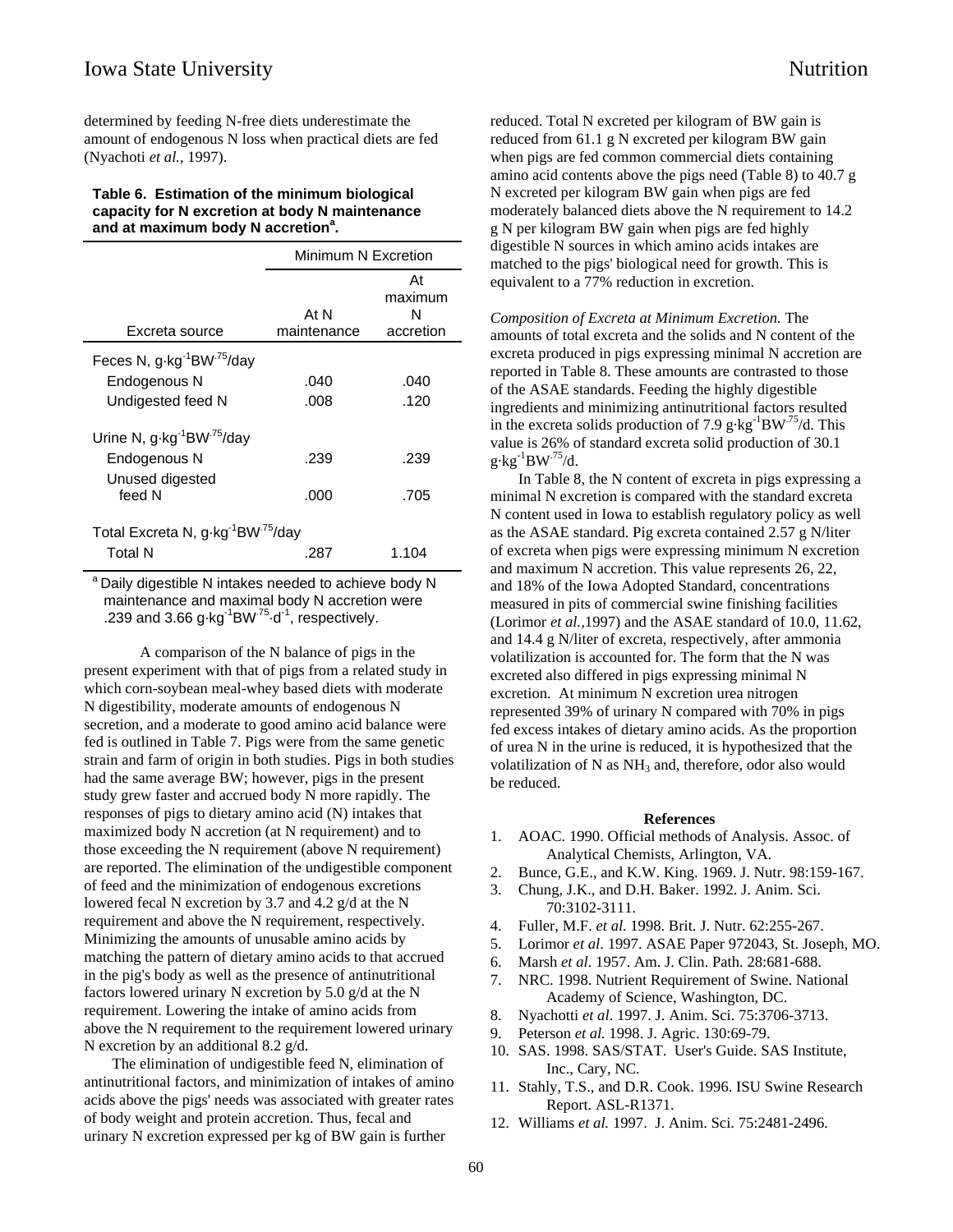|                                         | Dietary Amino Acid Intakes       |                                     |                                  |                                     |
|-----------------------------------------|----------------------------------|-------------------------------------|----------------------------------|-------------------------------------|
| Item                                    | At N<br>Requirement <sup>a</sup> | Above N<br>Requirement <sup>a</sup> | At N<br>Requirement <sup>b</sup> | Above N<br>Requirement <sup>b</sup> |
| Dietary regimen components              |                                  |                                     |                                  |                                     |
| N digestibility                         | High                             | High                                | Moderate                         | Moderate                            |
| Antinutritional factors                 | Low                              | Low                                 | Moderate                         | Moderate                            |
| Amino acid balance                      | Good                             | Good                                | Moderate                         | Moderate                            |
| Amino acid intake                       | Optimal                          | Even                                | Optimal                          | Even                                |
| Mean pig weight, kg                     | 22.0                             | 22.3                                | 21.6                             | 21.5                                |
| BW gain and feed utilization            |                                  |                                     |                                  |                                     |
| Feed intake, g/d                        | $1172^c$                         | 1224 <sup>d</sup>                   | 1272                             | 1215                                |
| BW gain, g/d                            | 782 <sup>c</sup>                 | $775^d$                             | 674                              | 663                                 |
| Gain:feed, g/g                          | 667                              | 633                                 | 537                              | 520                                 |
| N intake, g/d                           |                                  |                                     |                                  |                                     |
| <b>Total N</b>                          | 38.4                             | 48.0                                | 41.4                             | 48.0                                |
| Digestible N                            | 37.1                             | 46.4                                | 36.1                             | 41.9                                |
| N accretion, g/d                        | 26.2                             | 27.1                                | 21.5                             | 21.0                                |
| N excretion, g/d                        |                                  |                                     |                                  |                                     |
| Fecal N                                 | 1.6                              | 1.9                                 | 5.3                              | 6.1                                 |
| Urinary N                               | 9.6                              | 17.8                                | 14.6                             | 20.9                                |
| <b>Total N</b>                          | 11.2                             | 19.7                                | 19.9                             | 27.0                                |
| N excretion, g kg <sup>-1</sup> BW gain |                                  |                                     |                                  |                                     |
| Fecal N                                 | 2.0                              | 2.4                                 | 7.9                              | 9.2                                 |
| Urinary N                               | 12.3                             | 23.0                                | 21.7                             | 31.5                                |
| <b>Total N</b>                          | 14.3                             | 25.4                                | 29.6                             | 40.7                                |

# **Table 7. Responses of pigs to dietary amino acid intakes that maximized body N accretion at the N requirement and above the N requirement.**

<sup>a</sup> Pigs fed dietary N regimens containing highly digestible N sources at intakes that resulted in the achievement of minimum N excretion and maximum N accretion.

<sup>b</sup> Pigs fed corn-soybean meal-whey based diets (Williams et al. 1997c).

 $\degree$  Daily feed intake and BW gains of pigs consuming 37 g digestible N per day.

<sup>d</sup> Daily feed intake and BW gains of pigs consuming 46g digestible N per day.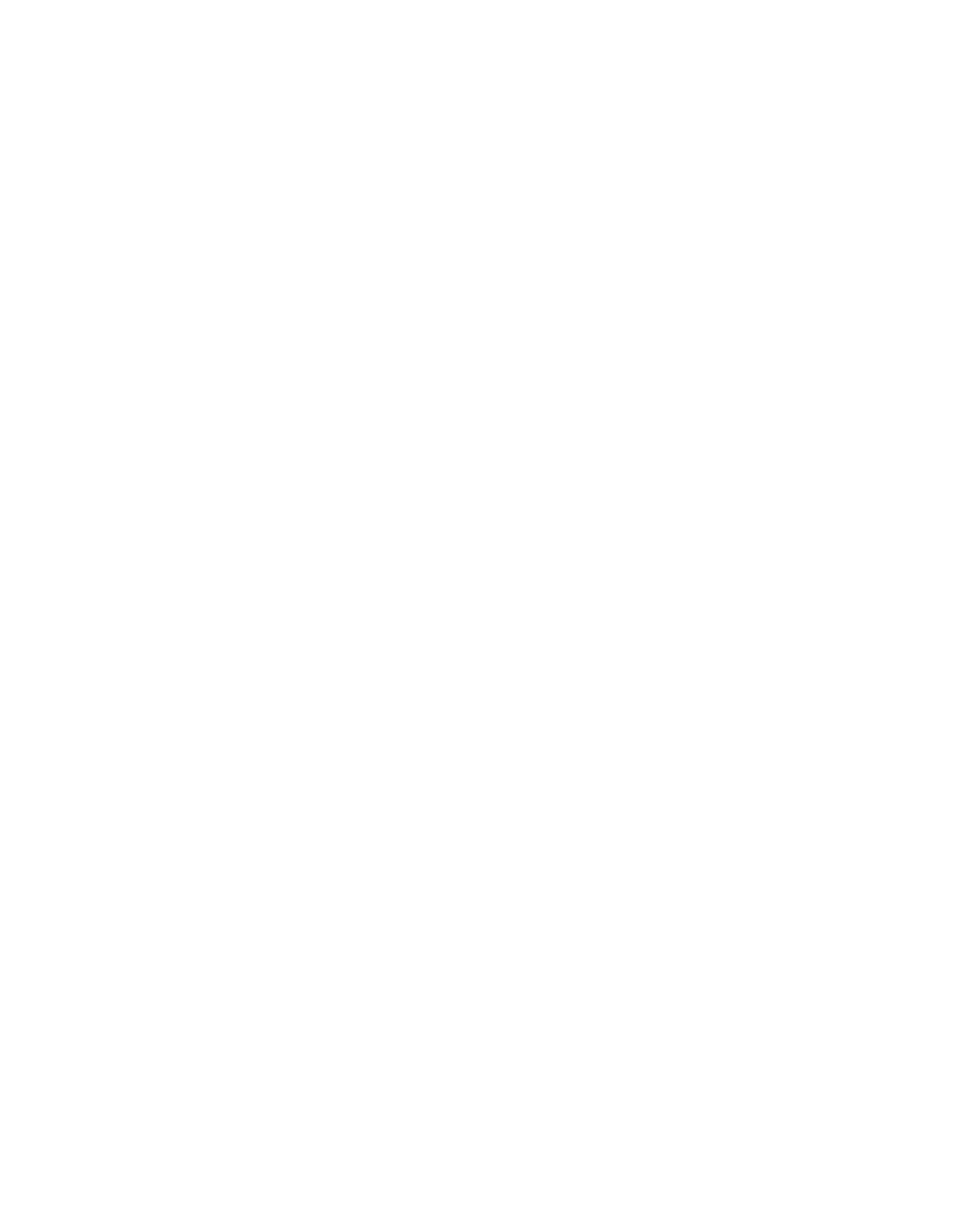# Iowa State University Nutrition

# **Table 8. Excreta production and composition.**

|                                                          | <b>Excreta Source</b>                           |                               |                                     |                                      |
|----------------------------------------------------------|-------------------------------------------------|-------------------------------|-------------------------------------|--------------------------------------|
| Item                                                     | Minimum<br>capacity N<br>excretion <sup>a</sup> | lowa<br>standard <sup>b</sup> | Commercial<br>standard <sup>c</sup> | <b>ASAE</b><br>standard <sup>d</sup> |
| Excreta produced, g.kg <sup>-1</sup> BW <sup>75</sup> /d |                                                 |                               |                                     |                                      |
| Total                                                    |                                                 |                               |                                     |                                      |
| As sampled                                               | 432                                             |                               |                                     | 234                                  |
| Evaporated <sup>e</sup>                                  |                                                 |                               |                                     | ?                                    |
| Total                                                    | 432                                             |                               |                                     | ?                                    |
| Solids                                                   | 7.9                                             |                               |                                     | 30.1                                 |
| Excreta composition, g/liter                             |                                                 |                               |                                     |                                      |
| Solids                                                   | 18.4                                            |                               |                                     | 128.6                                |
| N                                                        |                                                 |                               |                                     |                                      |
| As sampled                                               | 2.57                                            | 6.00                          | 6.97                                | 10.30                                |
| Volatilized <sup>f</sup>                                 | --                                              | 4.00                          | 4.65                                | 4.10                                 |
| Total                                                    | 2.57                                            | 10.00                         | 11.62                               | 14.40                                |
| N excreted, g/kg BW gain/day                             |                                                 |                               |                                     |                                      |
| <b>Total N</b>                                           | 14.3                                            |                               |                                     | $61.10^{9}$                          |

a Pigs fed dietary regimen containing highly digestible feedstuffs at intakes that resulted in the achievement of minimum N excretion and maximum N accretion.

<sup>b</sup> The N concentration of excreta of finishing pigs assumed for fertilizer value and regulatory policies in Iowa (Lorimor *et al.* 1997).

c The N concentration in excreta from concrete pits from 37 commercial swine finishing facilities (Lorimor *et al.* 1997).

<sup>d</sup> The N concentration assumed in standard swine excreta (ASAE D384.1).

<sup>e</sup> No evaporation assumed for excreta at minimum N excretion because urine collected twice daily and frozen.

f Forty percent of excreta nitrogen assumed volatilized for pits (Peterson *et al.* 1998). No volatilization assumed for excreta at minimum N excretion because excreta N was trapped in acid and toluene.

<sup>g</sup> Adapted from Berth *et al.* (1999). Pigs assumed to gain 680 g BW/day while consuming a corn-soybean meal diet *ad libitum*.